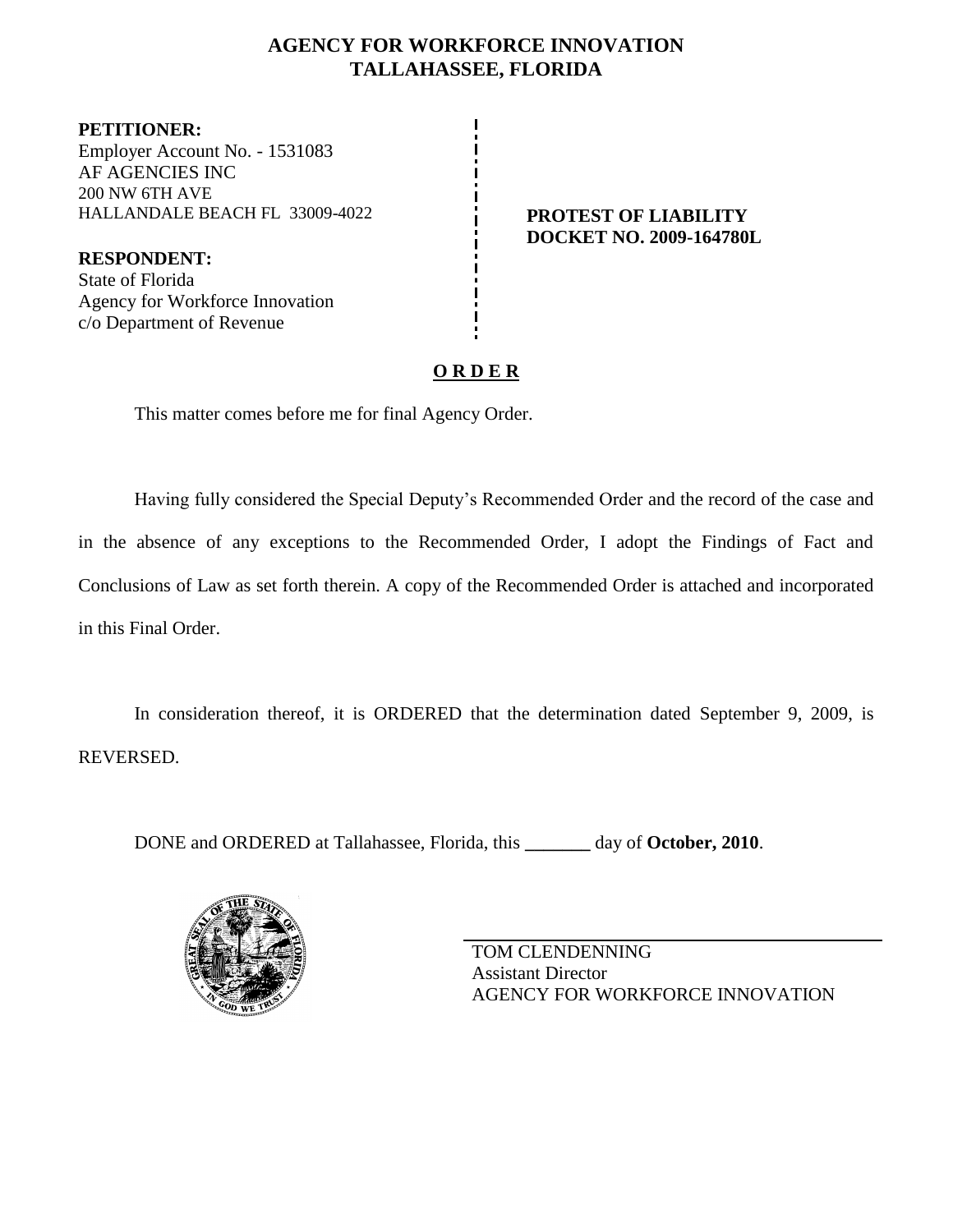### **AGENCY FOR WORKFORCE INNOVATION Unemployment Compensation Appeals**

MSC 345 CALDWELL BUILDING 107 EAST MADISON STREET TALLAHASSEE FL 32399-4143

**PETITIONER:**

Employer Account No. - 1531083 AF AGENCIES INC 200 NW 6TH AVE HALLANDALE BEACH FL 33009-4022

> **PROTEST OF LIABILITY DOCKET NO. 2009-164780L**

**RESPONDENT:** State of Florida Agency for Workforce Innovation c/o Department of Revenue

# **RECOMMENDED ORDER OF SPECIAL DEPUTY**

TO: Director, Unemployment Compensation Services Agency for Workforce Innovation

This matter comes before the undersigned Special Deputy pursuant to the Petitioner's protest of the Respondent's determination dated September 9, 2009.

After due notice to the parties, a telephone hearing was held on July 14, 2010. The Petitioner was represented by its attorney. The Petitioner's president testified as a witness. The Respondent, represented by a Department of Revenue Tax Specialist II, appeared and testified.

The record of the case, including the recording of the hearing and any exhibits submitted in evidence, is herewith transmitted. Proposed Findings of Fact and Conclusions of Law were not received.

#### **Issue:**

Whether services performed for the Petitioner by the Joined Party as a floor restoration and janitorial worker constitute insured employment, and if so, the effective date of liability, pursuant to Section 443.036(19), 443.036(21); 443.1216, Florida Statutes.

## **Findings of Fact:**

- 1. The Petitioner is a corporation, formed in 1992, which operates a floor polishing and restoration business in South Florida. The Petitioner's president is active in the operation of the business as the business manager.
- 2. On or about September 1, 2004, the president hired the Joined Party as an independent contractor to polish floors using the Petitioner's equipment. The cost of the polishing machine is approximately \$20,000. The Petitioner's president does not know how to operate the machine and the Joined Party informed the president that the Joined Party was an experienced operator.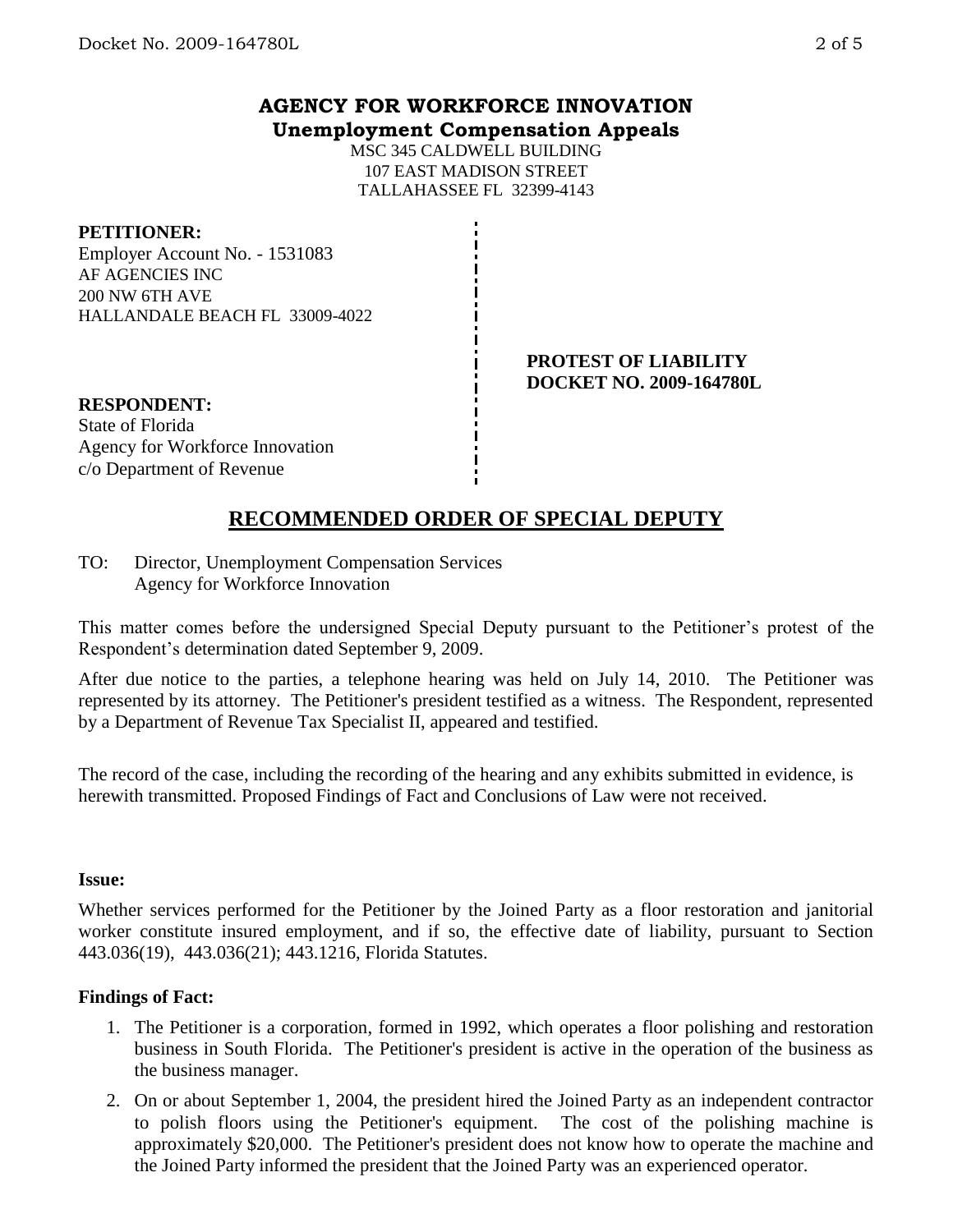- 3. Because of the high cost of the equipment it is customary for subcontractors to use the contractor's equipment to polish floors in South Florida.
- 4. There was no written agreement or contract between the Petitioner and the Joined Party.
- 5. The president bid on floor restoration jobs. In submitting an estimate the president would determine how many days it would take to polish the floor. The job would then be offered to the Joined Party based on a daily pay rate. If the Petitioner estimated that the job would take three days to complete and the Joined Party was able to complete the job in two days, the Petitioner paid the Joined Party for three days.
- 6. The Petitioner's president inspected the completed work. If the Petitioner determined that the work was not performed properly by the Joined Party the Joined Party was required to redo the work without additional pay.
- 7. The Petitioner did not withhold any payroll taxes from the pay. At the end of each year the Petitioner reported the Joined Party's earnings on Form 1099-MISC as nonemployee compensation.
- 8. The Joined Party was allowed to work for other floor polishing companies. The Joined Party was allowed to hire others to perform the work for him at his own expense. The Joined Party told the Petitioner's president that he performed work for other floor polishing companies.
- 9. The Joined Party would periodically contact the Petitioner to see if work was available. Sometimes, the Petitioner would not hear from the Joined Party for weeks at a time.
- 10. The Petitioner found the Joined Party to be a good worker. The Petitioner wanted the Joined Party to work for the Petitioner as a full time employee and offered to put the Joined Party on the payroll. Each time that the Petitioner made that offer the Joined Party declined and stated that he wanted to work as an independent contractor.
- 11. The Joined Party worked for the Petitioner until December 2008.

## **Conclusions of Law:**

- 12. The issue in this case, whether services performed for the Petitioner constitute employment subject to the Florida Unemployment Compensation Law, is governed by Chapter 443, Florida Statutes. Section 443.1216(1)(a)2., Florida Statutes, provides that employment subject to the chapter includes service performed by individuals under the usual common law rules applicable in determining an employer-employee relationship.
- 13. The Supreme Court of the United States held that the term "usual common law rules" is to be used in a generic sense to mean the "standards developed by the courts through the years of adjudication." United States v. W.M. Webb, Inc., 397 U.S. 179 (1970).
- 14. The Supreme Court of Florida adopted and approved the tests in 1 Restatement of Law, Agency 2d Section 220 (1958), for use to determine if an employment relationship exists. See Cantor v. Cochran, 184 So.2d 173 (Fla. 1966); Miami Herald Publishing Co. v. Kendall, 88 So.2d 276 (Fla. 1956); Magarian v. Southern Fruit Distributors, 1 So.2d 858 (Fla. 1941); see also Kane Furniture Corp. v. R. Miranda, 506 So.2d 1061 (Fla. 2d DCA 1987).
- 15. Restatement of Law is a publication, prepared under the auspices of the American Law Institute, which explains the meaning of the law with regard to various court rulings. The Restatement sets forth a nonexclusive list of factors that are to be considered when judging whether a relationship is an employment relationship or an independent contractor relationship.
- 16. 1 Restatement of Law, Agency 2d Section 220 (1958) provides: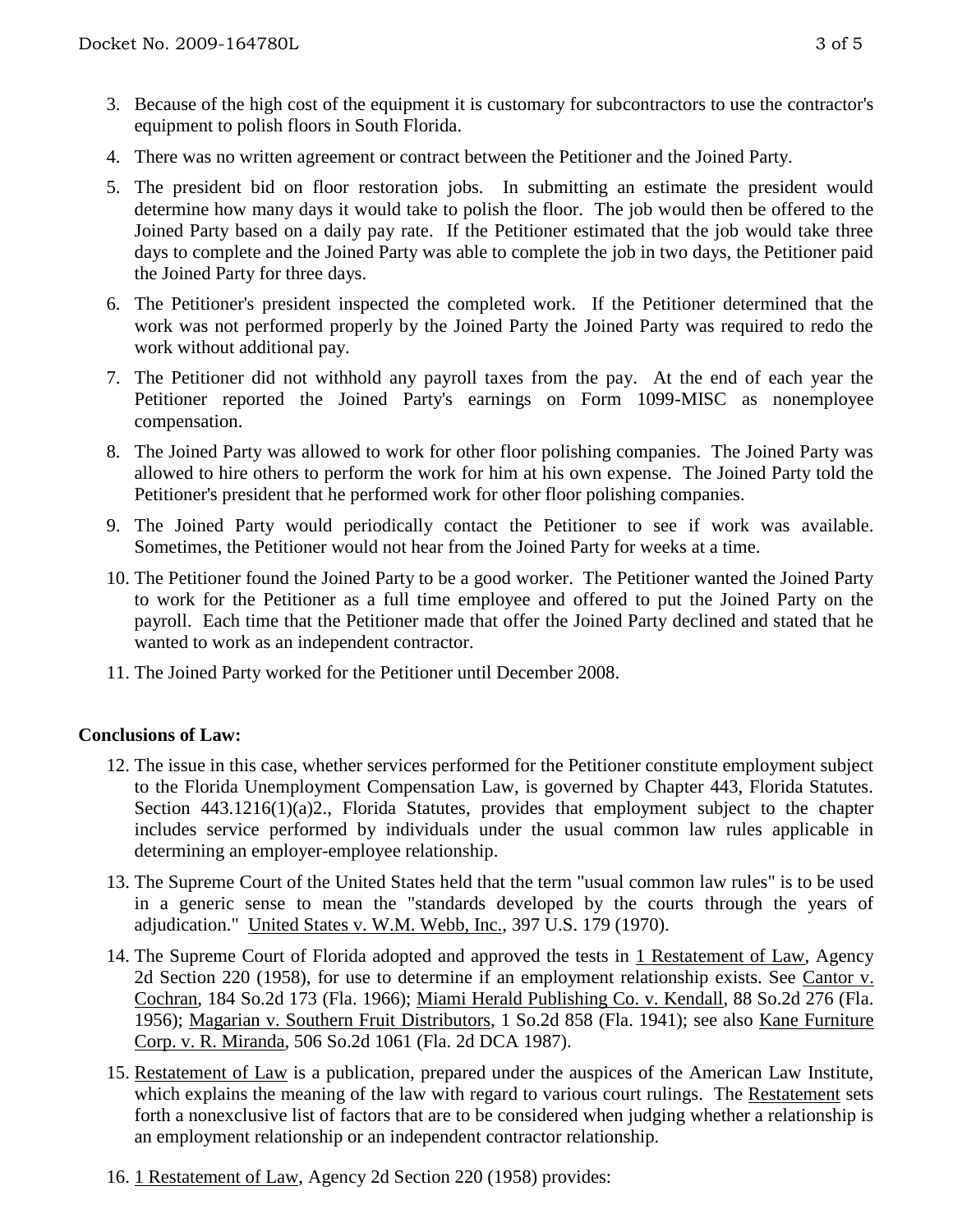- (1) A servant is a person employed to perform services for another and who, in the performance of the services, is subject to the other's control or right of control.
- (2) The following matters of fact, among others, are to be considered:
	- (a) the extent of control which, by the agreement, the business may exercise over the details of the work;
	- (b) whether or not the one employed is engaged in a distinct occupation or business;
	- (c) the kind of occupation, with reference to whether, in the locality, the work is usually done under the direction of the employer or by a specialist without supervision;
	- (d) the skill required in the particular occupation;
	- (e) whether the employer or the worker supplies the instrumentalities, tools, and the place of work for the person doing the work;
	- (f) the length of time for which the person is employed;
	- (g) the method of payment, whether by the time or by the job;
	- (h) whether or not the work is a part of the regular business of the employer;
	- (i) whether or not the parties believe they are creating the relation of master and servant;
	- (j) whether the principal is or is not in business.
- 17. Comments in the Restatement explain that the word "servant" does not exclusively connote manual labor, and the word "employee" has largely replaced "servant" in statutes dealing with various aspects of the working relationship between two parties.
- 18. In Department of Health and Rehabilitative Services v. Department of Labor & Employment Security, 472 So.2d 1284 (Fla. 1<sup>st</sup> DCA 1985) the court confirmed that the factors listed in the Restatement are the proper factors to be considered in determining whether an employer-employee relationship exists. However, in citing La Grande v. B&L Services, Inc., 432 So.2d 1364, 1366 (Fla.  $1<sup>st</sup> DCA$  1983), the court acknowledged that the question of whether a person is properly classified an employee or an independent contractor often cannot be answered by reference to "hard and fast" rules, but rather must be addressed on a case-by-case basis.
- 19. Although the Petitioner and the Joined Party did not enter into any written agreement or contract the testimony of the Petitioner and the statements made to the Petitioner by the Joined Party clearly indicate that it was the intent of the parties to establish and maintain an independent contractor relationship.
- 20. Although the Petitioner provided the equipment, the Petitioner's testimony reveals that it is customary for contractors to provide the floor polishing equipment to subcontractors because of the high cost of the equipment.
- 21. The Joined Party was paid by the job rather than by actual time worked. No payroll taxes were withheld from the pay. At the end of each year the Joined Party's earnings were reported to the Internal Revenue Service as nonemployee compensation.
- 22. The "extent of control" referred to in Restatement Section 220(2)(a), has been recognized as the most important factor in determining whether a person is an independent contractor or an employee. Employees and independent contractors are both subject to some control by the person or entity hiring them. The extent of control exercised over the details of the work turns on whether the control is focused on the result to be obtained or extends to the means to be used. A control directed toward means is necessarily more extensive than a control directed towards results. Thus, the mere control of results points to an independent contractor relationship; the control of means points to an employment relationship. Furthermore, the relevant issue is "the